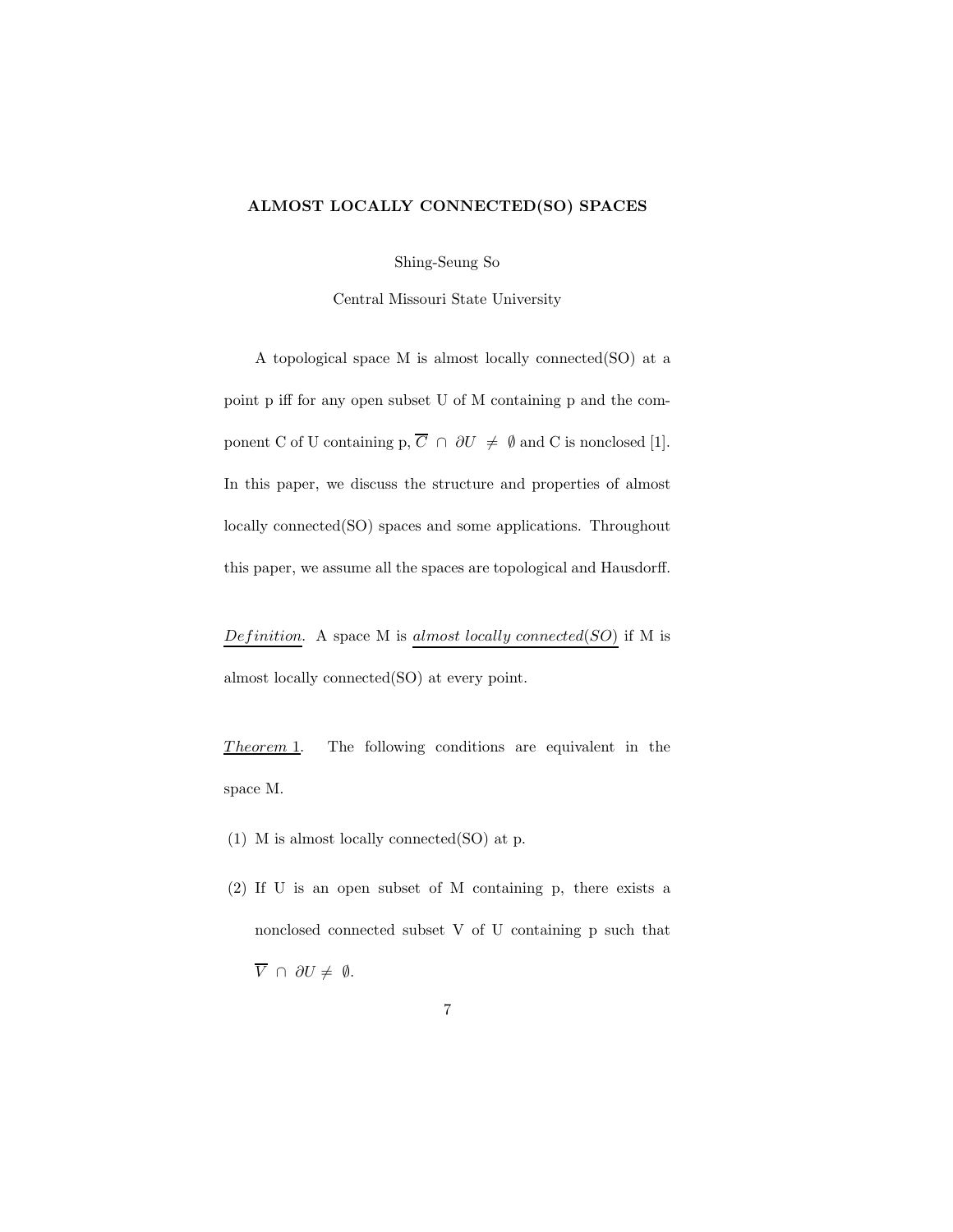- (3)  $\overline{C} \cap \overline{U} \neq \emptyset$ .
- (4)  $\partial C \cap \partial U \neq \emptyset$  where U is an open subset containing p, C is the component of p in U and C is nonclosed.

## Proof.

- $(1) \Rightarrow (2)$  Let V be the component of U containing p. Then V is nonclosed and  $\overline{V} \cap \partial U \neq \emptyset$ .
- (2)  $\Rightarrow$  (3) If C is closed then  $\overline{C} \cap \partial U = \emptyset$  and hence  $\overline{V} \;\cap\; \partial U \;=\; \emptyset$  for every nonclosed connected subset V of U containing p, a contradiction.
- (3)  $\Rightarrow$  (4)  $\overline{C} \cap \overline{U} \neq \emptyset$  and  $C \subset U$  imply  $\partial C \cap \partial U \neq \emptyset$ .
- (4)  $\Rightarrow$  (1) This follows immediately from the definition.

Theorem 2. If M is almost locally connected(SO) at p and U is an open subset of M containing p, then U is almost locally connected(SO) at p.

**Proof.** If V is an open subset of U containing p, then V is open in M. Consequently, there exists a nonclosed connected subset G of V containing p such that  $\overline{G} \cap \partial V \neq \emptyset$ , and the theorem follows.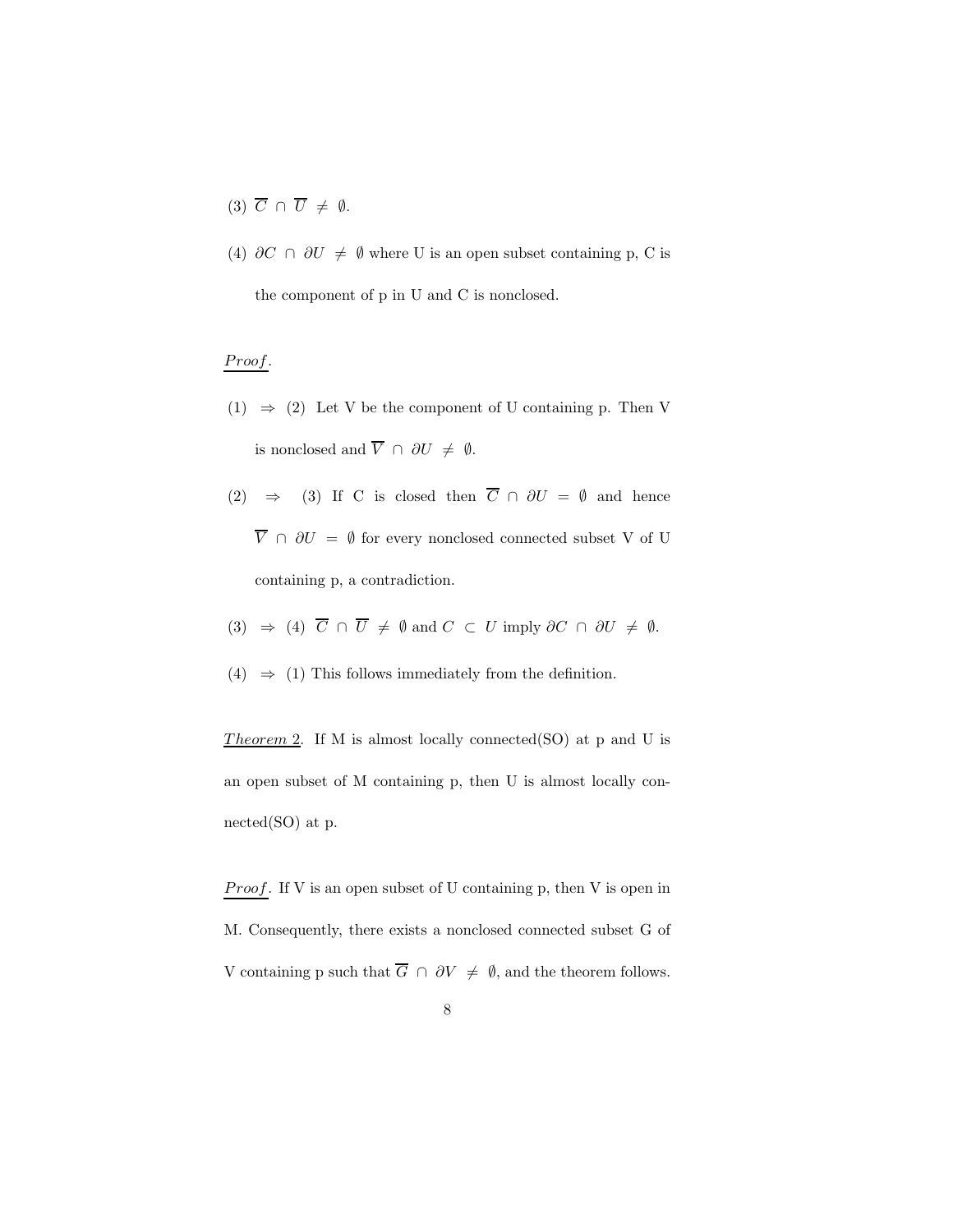Theorem 3. M is almost locally connected(SO) iff for every subset A of M and every component C of  $M - A$ ,  $\overline{C} \cap \partial A \neq \emptyset$ .

*Proof.* "⇒" Suppose  $\overline{C} \cap \partial A = \emptyset$ . Since C is a subset of  $M - A$ ,  $\overline{C} \cap \overline{A} = \emptyset$ . Hence,  $\overline{C} \subset M - \overline{A}$ . Now, M is almost locally connected(SO), so according to Theorem 2 there exists a nonclosed component K of  $M - \overline{A}$  such that  $\overline{K} \cap \partial (M - \overline{A}) \neq \emptyset$ . By the definition of component,  $C \subset K$ . On the other hand, C is a component of  $M - A$  and  $M - \overline{A} \subset M - A$ . Therefore,  $K \subset C$  and hence C = K. It follows that  $\overline{K} \subset M - \overline{A}$  and  $\overline{K} \cap \partial (M - \overline{A}) \neq \emptyset$ , a contradiction. Therefore,  $\overline{C} \cap \partial A \neq \emptyset$ .

"⇐" Suppose M is not almost locally connected(SO). Then there exists an open subset U of M and a nonclosed component C of M such that  $\overline{C} \cap \partial U = \emptyset$ . If  $A = M - U$ , then C is a component of  $M - A$  and  $\overline{C} \cap \partial A = \emptyset$ , a contradiction.

Theorem 4. Let M be almost locally connected(SO) at p and let h be a homeomorphism from M to the space N. Then N is almost locally connected(SO) at  $h(p)$ .

*Proof.* Let U be an open subset of N containing  $h(p)$ . Then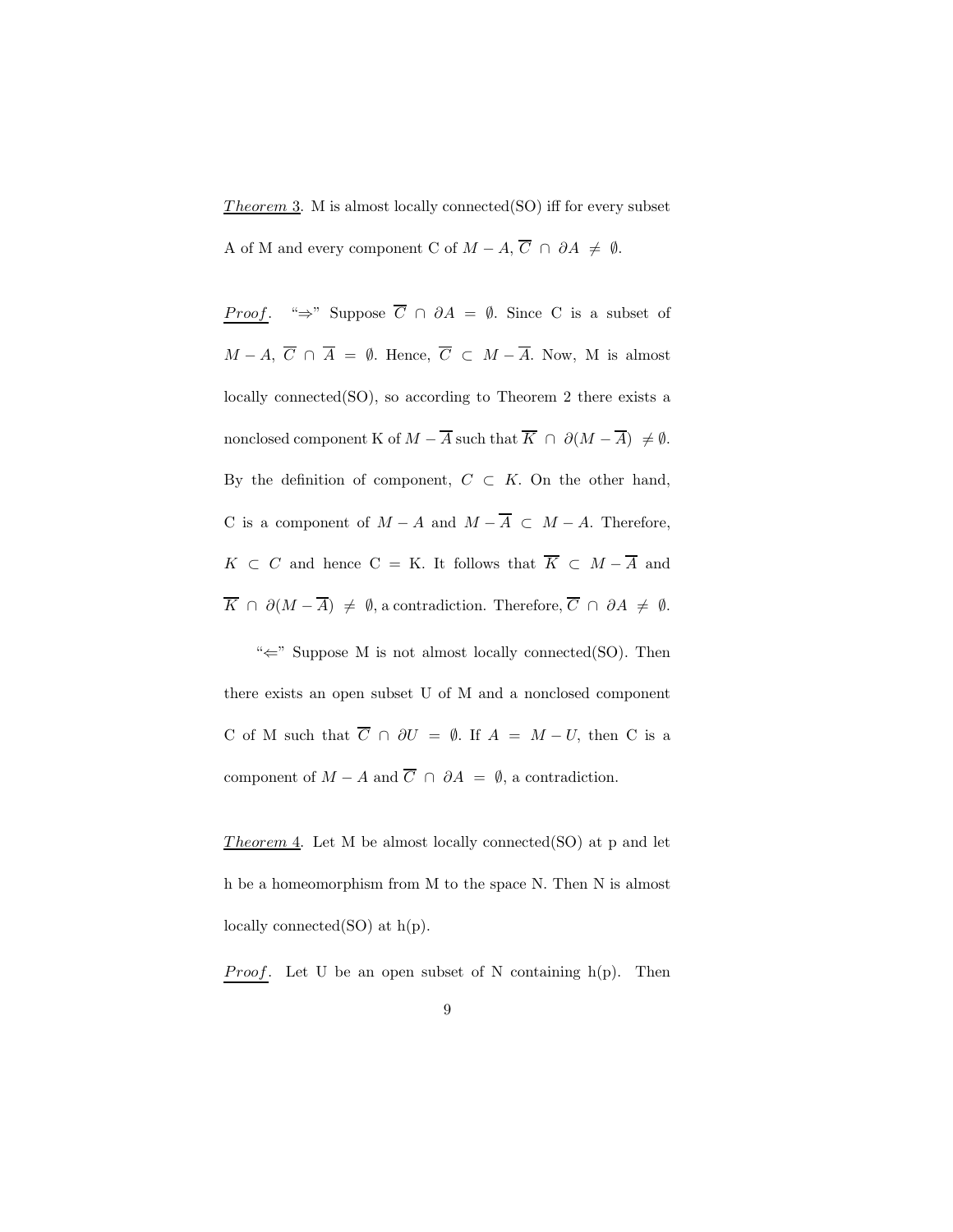there exists an open set O in M such that  $p \in O$  and  $h(O) = U$ . Since M is almost locally connected(SO) at p, there is a nonclosed connected subset G of O such that  $p \in G$  and  $\overline{G} \cap \partial O \neq \emptyset$ . Since h is a homeomorphism, h(G) is nonclosed and connected.

Suppose  $\overline{h(G)} \cap \partial U = \emptyset$ . Then  $h(\overline{G}) = \overline{h(G)} \subset U = h(O)$ . This implies  $\overline{G} \subset O$ , which contradicts  $\overline{G} \cap \partial O \neq \emptyset$ . Therefore,  $\overline{h(G)} \cap \partial U \neq \emptyset$  and N is almost locally connected(SO) at h(p).

Theorem  $5.$  If M is connected and locally connected at p, then M is almost locally connected(SO) at p.

*Proof.* Theorem 5 follows from the fact that M is locally connected at p and no proper subset of M is both open and closed.

The following example shows that connectedness is necessary in Theorem 5.

Example 1. Let M be a nonempty finite set with the discrete topology. Then M is locally connected but M is not almost locally connected(SO) at any point in M.

Theorem  $6.$  If M is almost locally connected(SO) and U is an open subset of M such that  $\partial U$  is connected, then  $\overline{U}$  is connected.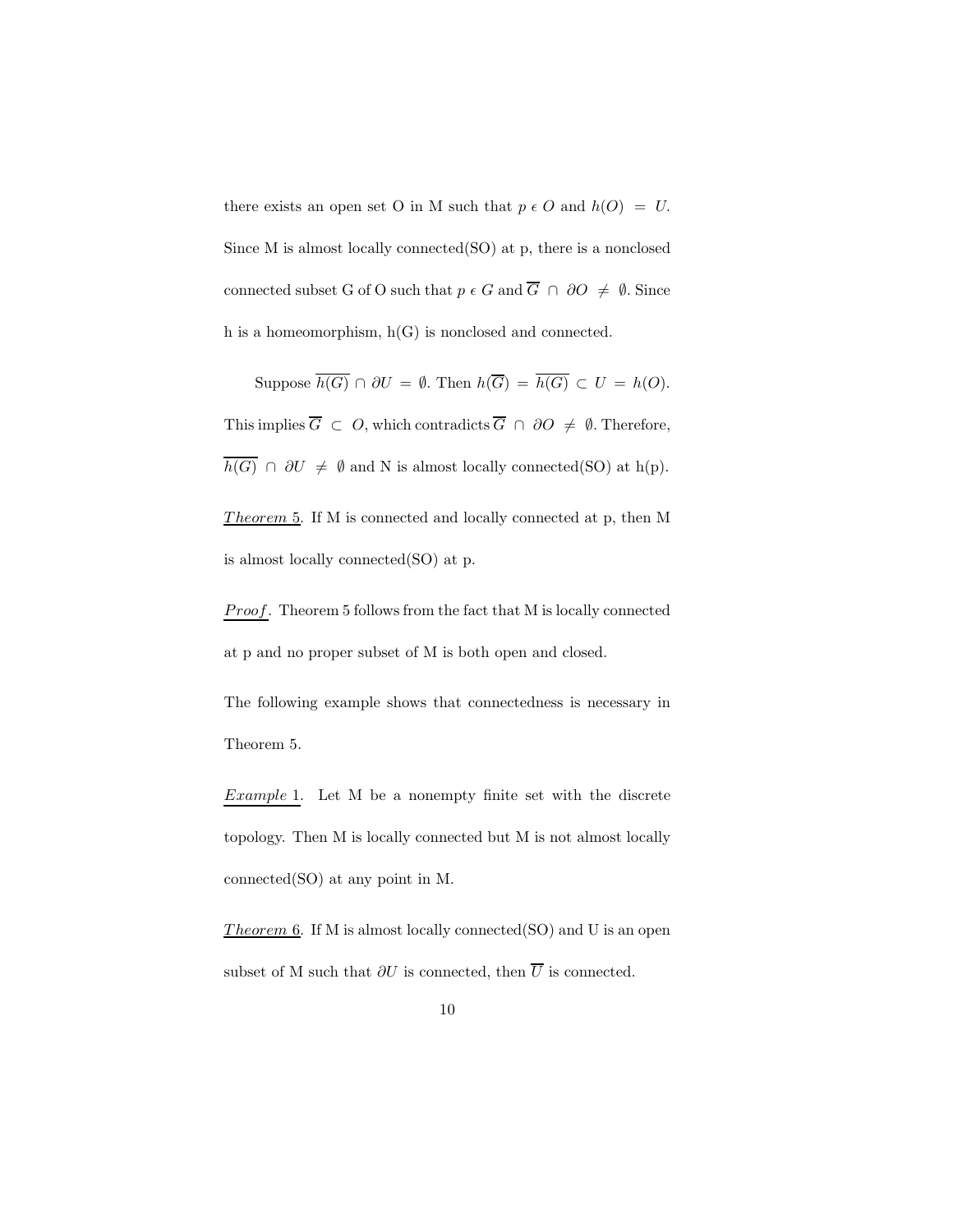Proof. Since

$$
\overline{U} = \bigcup \{ \overline{C} \mid C \text{ is a component of } U \text{ and } \overline{C} \cap \partial U \neq \emptyset \},
$$

 $\overline{U}$  is connected.

The following theorem is well known.

Theorem 7. If C is a component of the compact set X in a topological space, then each open set containing C contains an open set containing C whose boundary does not intersect X.

Theorem 8. If M is connected and locally compact at p, then M is almost locally connected(SO) at p.

*Proof.* Let U be an open set containing p such that  $\overline{U}$  is compact. Let C be the component of U containing p. Suppose  $\overline{C}$  ∩  $\partial U = \emptyset$ . Then C is closed in U. Since  $\overline{C}$  and  $\partial U$  are compact, there exist disjoint sets A and B relatively open in  $\overline{U}$  such that  $\overline{C}$  ⊂ A and  $\partial U$  ⊂ B. It follows that  $\overline{C}$  ⊂ A and  $\partial U \cap A = \emptyset$ so  $A \subset U$ . Applying Theorem 7 to  $\overline{A}$ , there exists an open set V such that  $C \subset V \subset A$  and  $\partial V \cap \overline{A} = \emptyset$ . Hence  $\partial V = \emptyset$ . Consequently, V is both open and closed in M, which contradicts the fact that M is connected.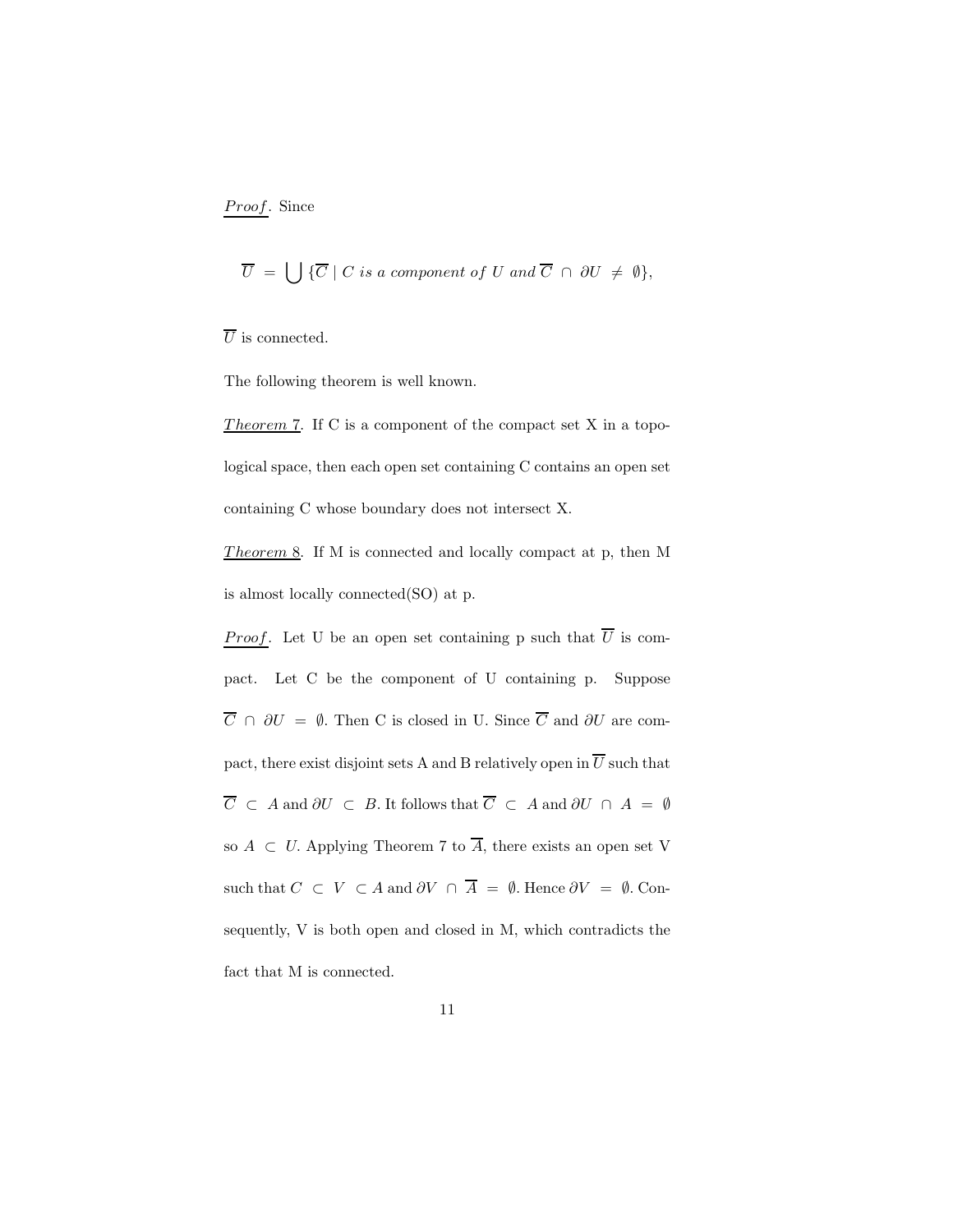$Definition. A set K in a Hausdorff, topological space M is called$ a continuum if K is compact and connected. A set K is called a generalized continuum if it is locally compact and connected.

Corollary. Every generalized continuum and thus every continuum is almost locally connected(SO).

Example 2. Let

 $M = \{(0,0)\} \cup \{(x,y) | 0 < x \leq 1 \text{ and } y = \sin(1/x)\}.$ 

M is connected, but M is neither locally compact nor almost locally connected(SO) at  $(0,0)$ .

Examples 1 and 2 illustrate that both connectedness and local compactness are necessary for Theorem 8. The following example illustrates that the converses of both Theorems 5 and 8 are not true even if the space is connected.

Example 3. Let

 $M = \{(0, y) | 0 \le y \le 1\} \cup \{(x, y) | 0 < x \le 1, y = \sin(1/x)\}.$ 

M is connected and almost locally connected(SO) at (0,0), but M is neither locally compact nor locally connected at (0,0).

The following definition can be found in [2].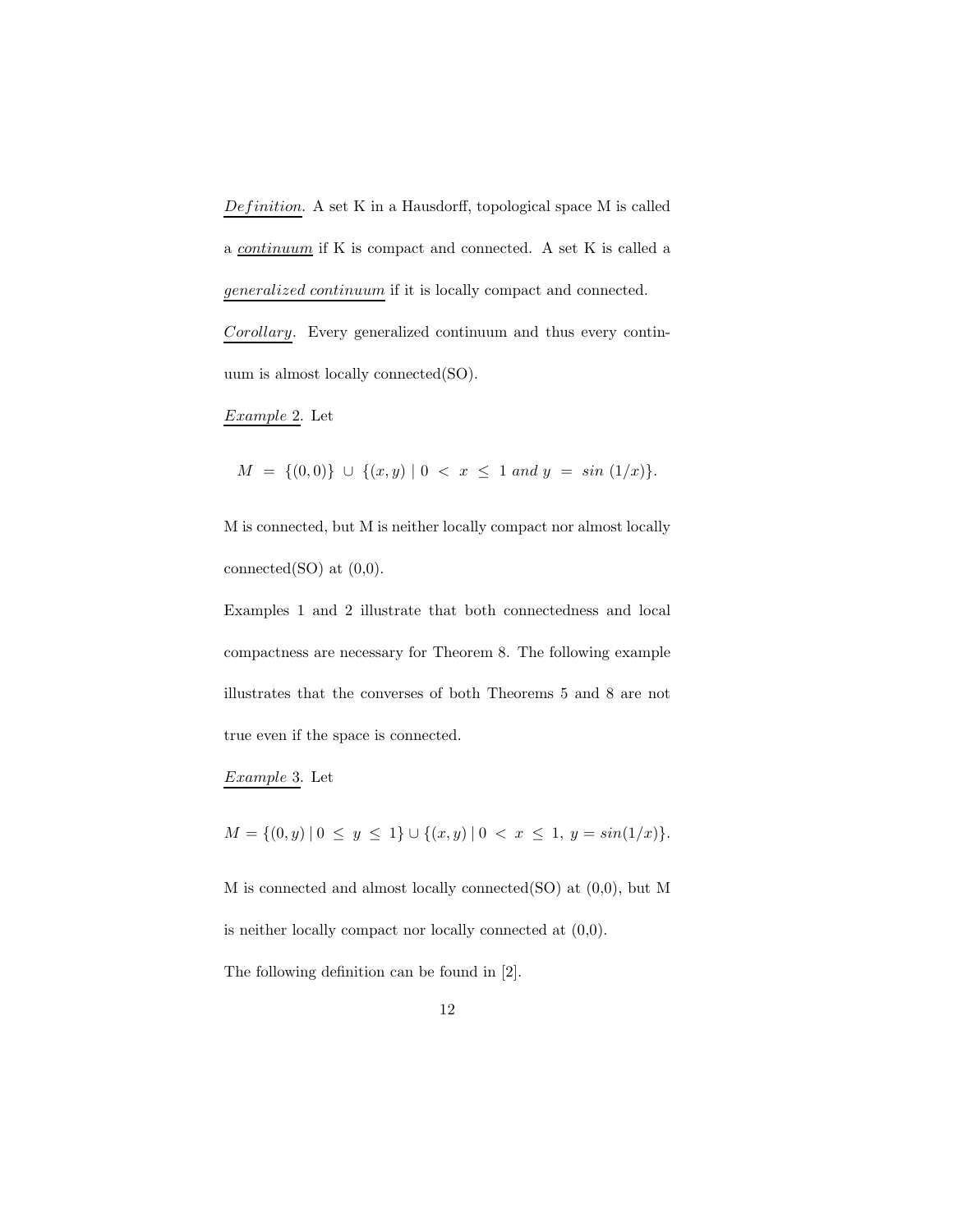point p if each open set containing p contains an open set V containing p such that  $M - V$  has at most a finite number of components.

Example 1 shows that semilocal connectedness does not imply almost local connectedness(SO).

Jones [3] established the following definitions and theorem.

Definition. A space  $M$  is aposyndetic at a point  $p$  with respect to a point  $q$  if there is a closed connected set H such that  $p$  is in the interior of H and H is a subset of  $M - \{q\}.$ 

*Definition*. The space M is *aposyndetic at a point p* if it is aposyndetic at p with respect to q for each q in  $M - \{p\}$ .

 $Definition.$  The space M is *aposyndetic* if it is aposyndetic at every point.

Theorem 9. If M is semilocally connected, then M is aposyndetic.

Example 4. Let

 $M = \{(x, y) | y = sin(1/x), x \neq 0\}$ ∪  $\{(0, y) | 0 \le y \le 1\}$  ∪  $\{(-1/n, 0) | n = 1, 2, 3, ...\}$ .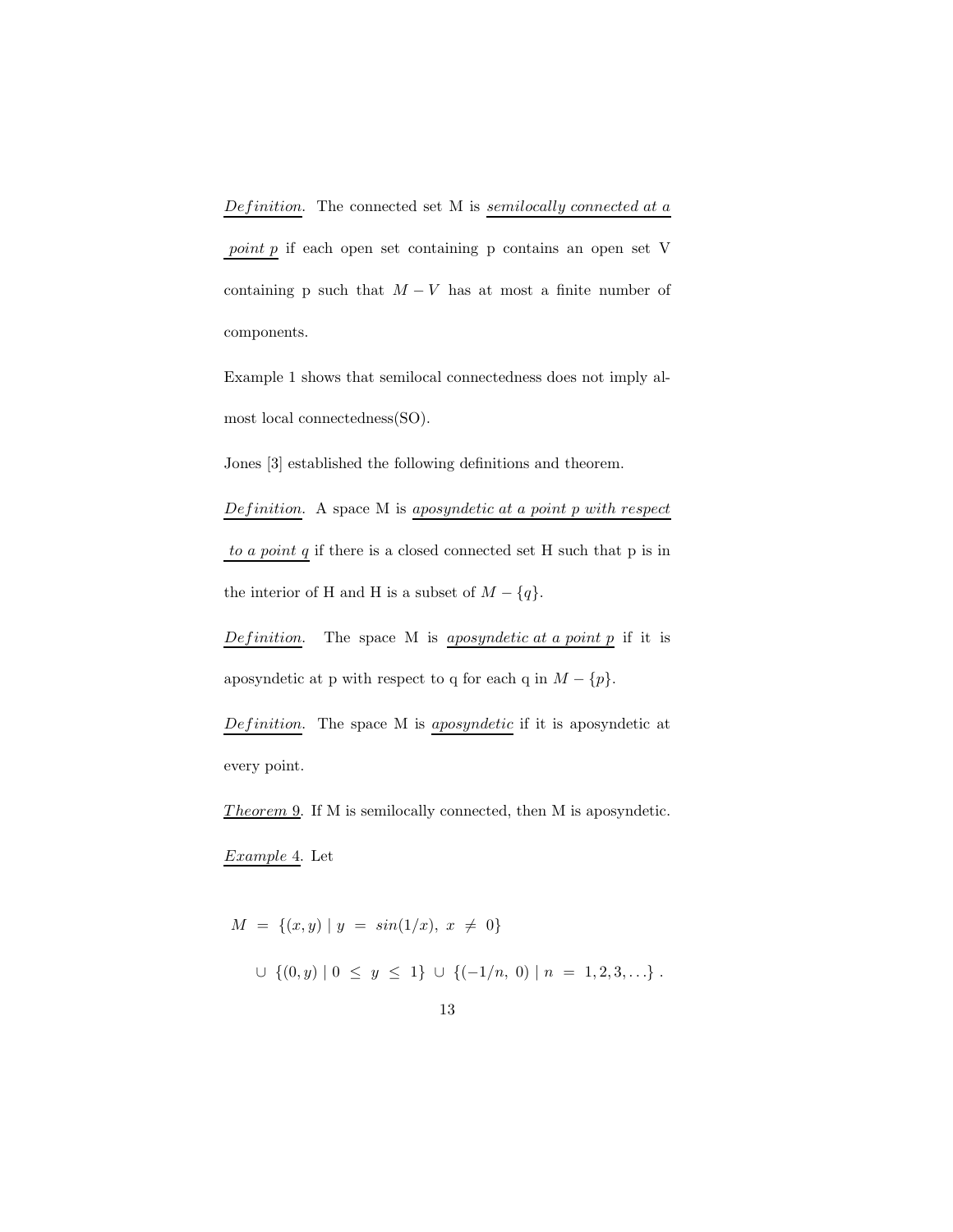M is almost locally connected(SO), but not aposyndetic at (0,0).

Definition. A cut point of a connected set M is a point p of M such that  $M-\{p\}$  is disconnected.

Definition. p is an end point of a connected set M if each open set containing p contains an open set containing p whose boundary is degenerate.

Definition. A point  $r$  of a connected set M separates points  $p$ and q in M if  $M - \{r\}$  is the union of two separated sets, one containing p and the other containing q.

 $Definition. Two points p and q of a connected set M are said to$ be conjugate in M if no point of M separates p and q in M.

Whyburn [2] first established the following decomposition theorem in cyclic element theory.

 $Theorem 10$ . If M is a connected, locally compact metric space and p is neither a cut point nor an end point of M, then there exists a point of M other than p which is conjugate to p. Theorems 11 and 12 are similar results obtained by B. Lehman [4] and D. John [5] respectively.

*Theorem* 11. If M is a connected, locally compact, locally con-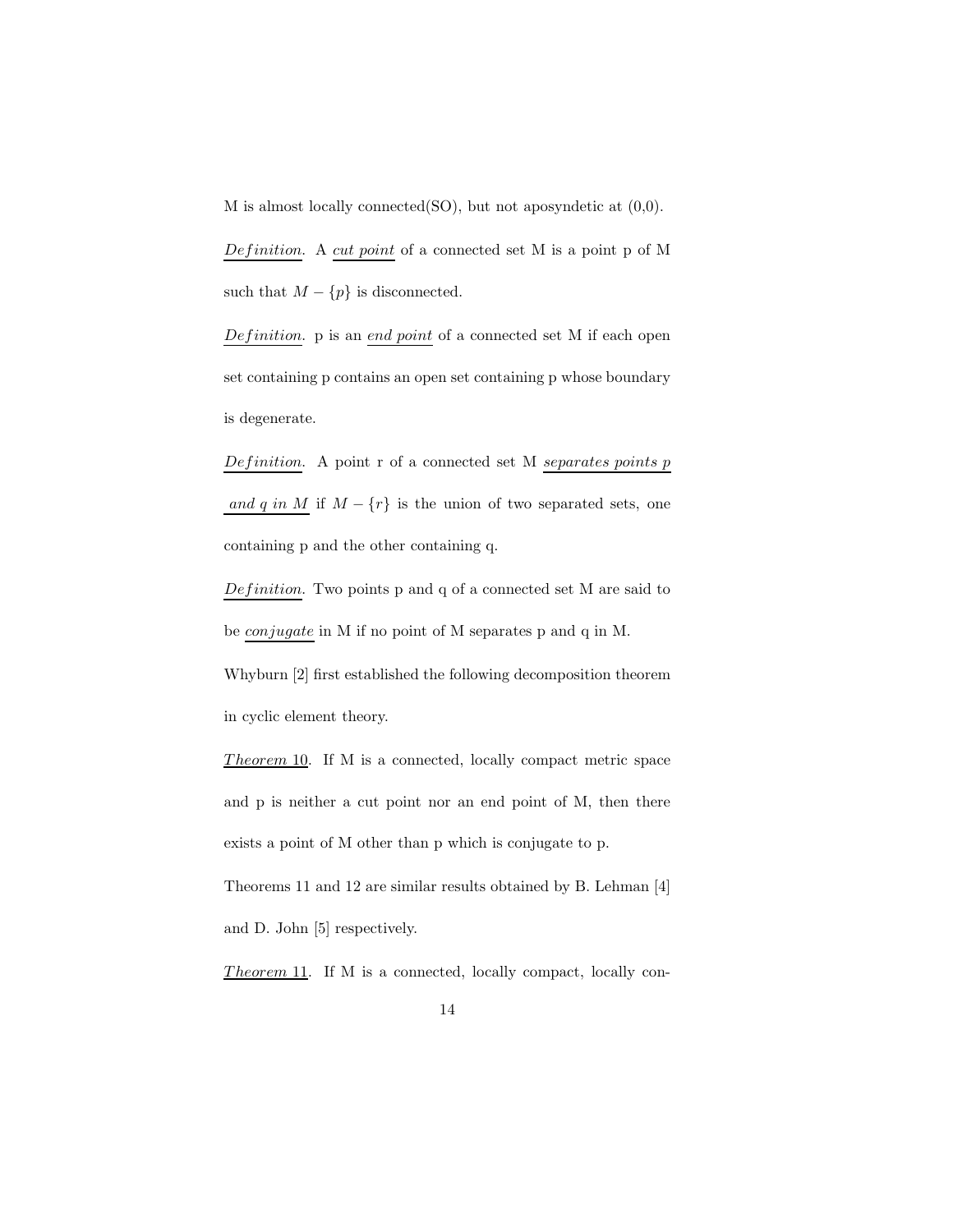nected topological space and p is neither a cut point nor an end point of M, then there exists a point of M other than p which is conjugate to p.

Theorem  $12$ . If M is a connected, locally compact topological space and p is neither a cut point nor an end point of M, then there exists a point of M other than p which is conjugate to p. The statements in Theorems 10, 11 and 12 seem to suggest that local compactness plays a crucial part in the conclusion of these

theorems. However, Theorem 14 below shows that the result still

holds even without local compactness.

John [5] established the following theorem.

Theorem 13. If p is a non-cut point of a connected topological space M and M is semilocally connected at p, then for every open set U containing p there exists an open subset V of U containing p such that  $M - V$  is connected.

Theorem 14. If M is a connected, almost locally connected(SO), semilocally connected topological space and p is neither a cut point nor an end point of M, then there exists a point of M other than p which is conjugate to p in M.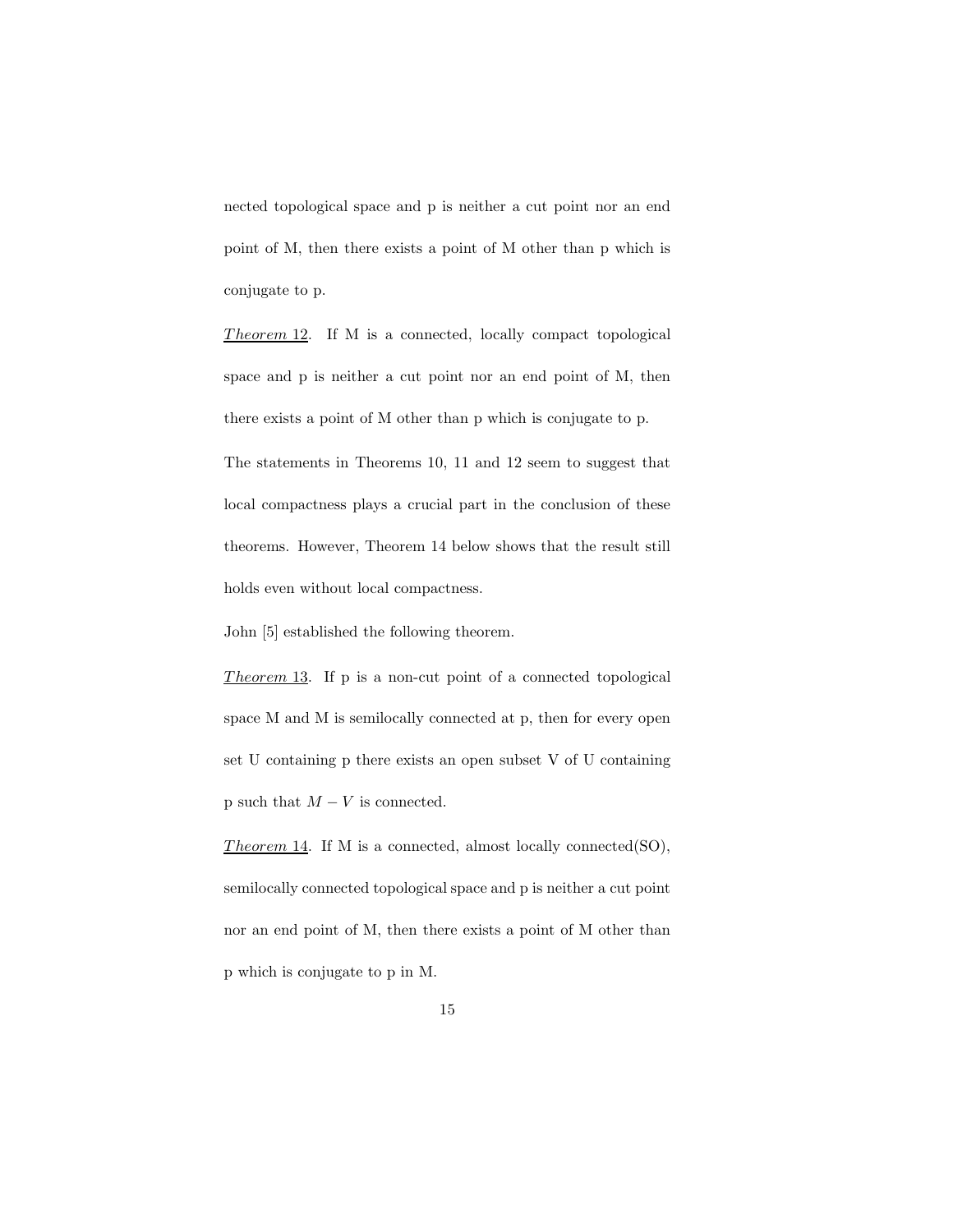*Proof.* Suppose there is no point q in  $M - \{p\}$  such that q is conjugate to p in M. Let U be an open set containing p. Then according to Theorem 13 there exists an open subset V of U containing p such that  $M - V$  is connected. Let C be the component of V containing p. Since M is almost locally connected(SO), we have  $\partial V \cap \overline{C} \neq \emptyset$ . Let  $z \in \partial V \cap \overline{C}$ . Since z is not conjugate to p in M, there exists y in M such that  $M - \{y\} = H \cup K$ , where H and K are separated and p is in H and z is in K. If y is not in C, then C is connected in  $M - \{y\}$ , which implies  $C \cup \{z\}$ is a connected subset of  $M - \{y\}$ . It follows that  $C \cup \{z\} \subset H$ or  $C \cup \{z\} \subset K$ , which implies  $z \in H$  or  $p \in K$ . Either case is impossible.

Therefore,  $y \in C$ . That is  $M - V \subset K$ . This implies  $H \subset V$ . Since H is open and  $\partial H = \{y\}$ , p is an end point and this contradicts the assumption.

## References

- 1. L. W. Rodgers, Some Recent Developments in Connected and Locally Connected Spaces, Master's Thesis, Central Missouri State University, 1988.
- 2. G. T. Whyburn, Analytic Topology, First Edition, American Mathematical Society, Colloquium Publications, Vol. 28, 1942.